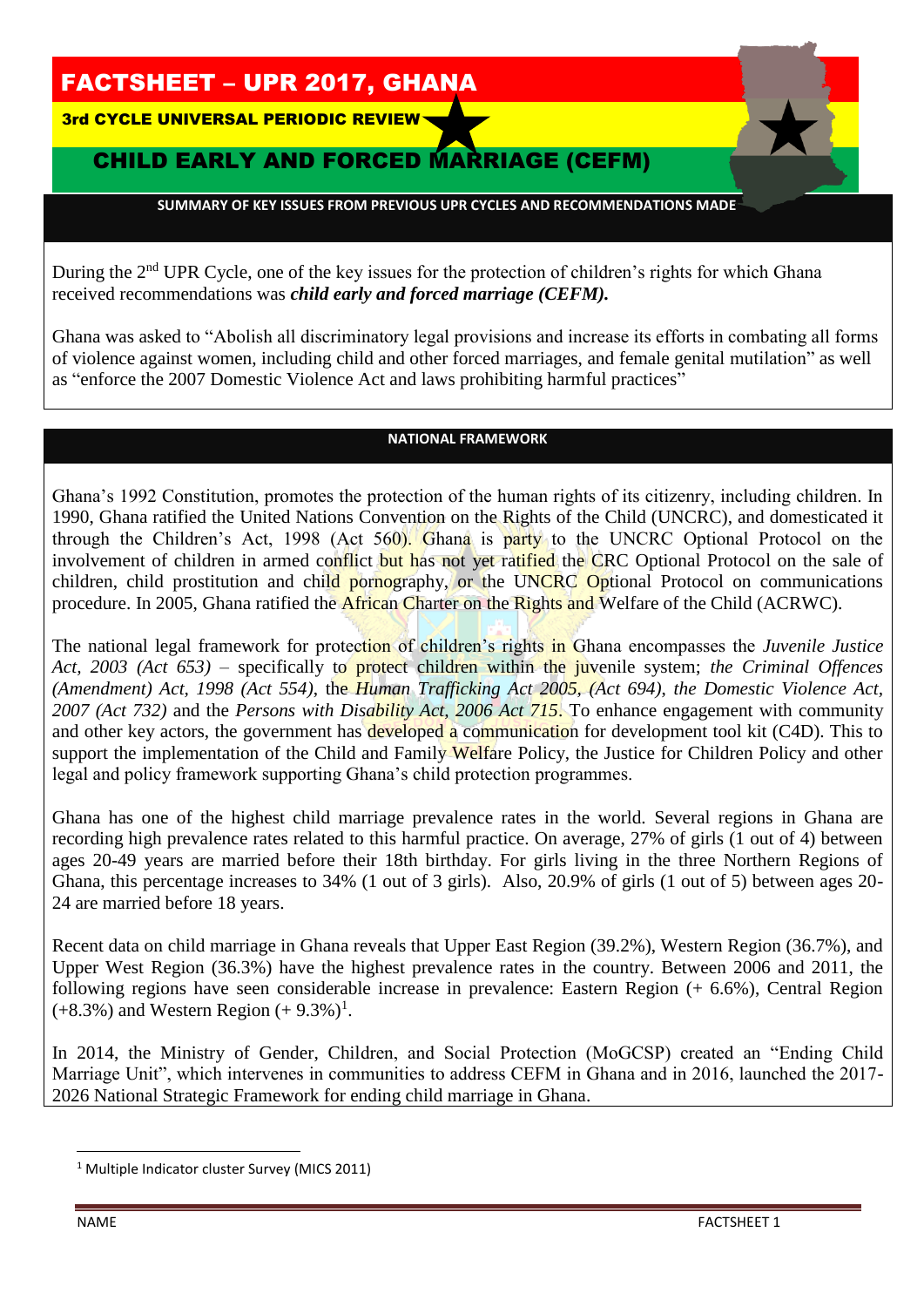| <b>CHALLENGES</b> | <b>IMPACT</b> |
|-------------------|---------------|
|                   |               |

#### **1. High prevalence rate**

About twenty-seven percent (27%) of girls between ages 15 and 18 years are victims of child early and forced marriage (CEFM), one of the highest child marriage prevalence rates in the world.

#### **2. Inadequate victim support**

Facilities to accommodate and assist victims are inadequate and pyscho-social services are nonexistent in most parts of the country.

#### **3**. **Gaps in legislation**

The Islamic law does not conform to national law as Islamic Law CAP 129 permits marriage for girls under 18 when they are menstruating and/or when reaching age 16, the age of sexual consent.

### **4. Inadequate resources to ending CEFM**

Funding support for MoGCSP's Ending Child Marriage Unit is donor driven and without State allocation.

1. CEFM denies children, especially girls, their right to a harmonious development, as stated in the UNCRC. It also limits their opportunity to participate in the development of their communities. CEFM perpetuates the vicious cycle of poverty, the poor socio-economic conditions lead to poor access to education and subsequently less economic opportunities.

CEFM has devastating consequences on children's health, especially girls as they are engaged in sexual activity at an age when their bodies are still developing. When girls are not matured and they are giving out in marriage they tend to contribute to the high rate of the maternal health and child mortality rate in the country.

2. Victims usually remain in the abusive situation, they are placed with unauthorised persons or are under the responsibility of care professionals, often resulting in recidivism by the domestic perpetrators or burden for care professionals.

3. CEFM is permitted by Islamic laws in Ghana and a high rate of CEFM cases is unreported due to lack of trust or fear of reprisals, which in turn leads to a high rate of impunity by perpetuators as they hide behind cultural and religious tenets.

Lack of allocation of State resources to the Ending Child Marriage Unit, will affect the implementation of the 2017-2026 National Strategic Framework for Ending Child Marriage in Ghana.



# FACTSHEET – UPR 2017 – GHANA

NAME FACTSHEET 1